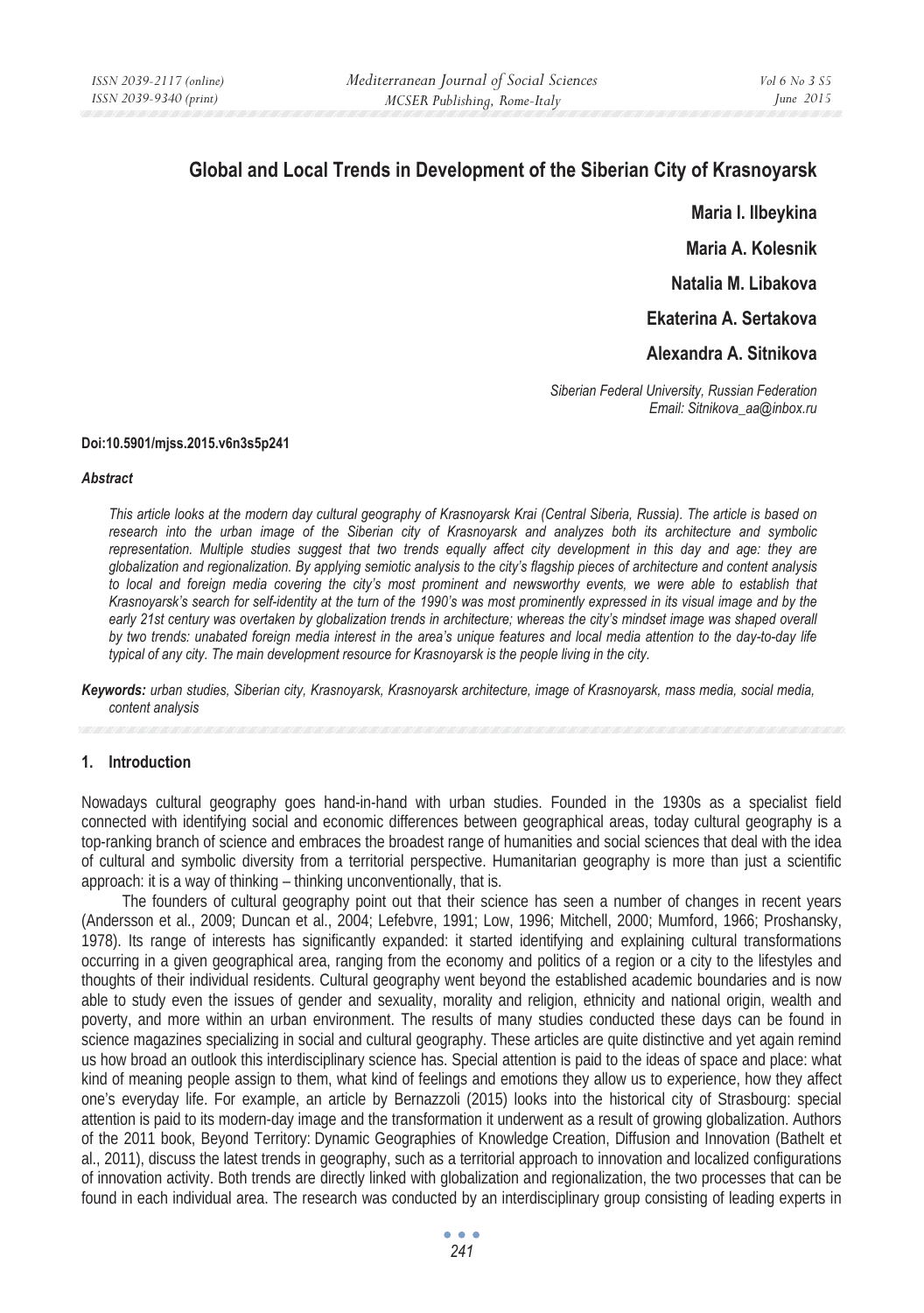economic geography, innovative research, political science, and other fields. The purpose of the research was to sum up any up-to-date economic and cultural innovations and new prospects that could lay a foundation for future research into cultural geography. Thus, even looking at a small number of published works on the subject suggests that today's cultural geography can act as a universal platform when studying particular urban spaces. And whatever the researcher chooses to direct their attention to, any process taking place in an area is important in its own way for understanding life as it is today.

A promising branch of today's cultural geography is synthetic analysis of a city as a material and a symbolic phenomenon. An urban space can be analyzed from a material point of view by looking at its architecture, planning, infrastructure, and so on. A symbolic approach to city life may analyze the residents' perception stereotypes of city locations; the ideas that bring the residents together and allow them to identify itself as "citizens" of a particular city in a country; the things that make people feel proud about their place of residence or perhaps complain about having to live in a certain area; and so on.

This article shares the results of a study into the Siberian city of Krasnoyarsk as viewed from these two perspectives. It is important to mention that out of the many possible approaches to analyzing a city culture, we chose to try and analyze Krasnoyarsk's architecture and media content in order to identify the symbolic meanings that are attached to Krasnoyarsk and reflected in its residents' mindset. That is, the article offers only the tip of the iceberg rather than all the material and symbolic information about Krasnoyarsk that could otherwise be presented.

We turned to a combination of global and regional trends within a city culture as the fundamental development trend for Siberian cities (and used Krasnoyarsk as an example), and this determined our choice of content for the analysis.

# **2. Literature Overview**

The terms "globalization" and "regionalization" are fairly popular with Western and Russian social sciences alike, but their understanding of the terms often differs. Russian researchers view globalization as a powerful influence coming from a foreign culture and replacing community-specific traditional views on the world, the society, and the man with a set of standardized views (Inozemtsev, 2002; Nistarova, 2013; Proskurin, 2000, etc.). Regionalization is viewed as an opposing process. Unfolding side-by-side, these processes are non-linear and different in scale. Non-Russian scientists, including those who were the first to discuss the issue (see Florida, 2008; Fukuyama, 1993; Gray, 1992; Huntington, 1996; King, 1999; Sztompka, 1993), believe that these are complex and many-sided phenomena that are dialectically interconnected and interdependent and have a large number of positive aspects.

Today's research on how globalization and regionalization manifest itself in urban environments (Agnew et al., 2004; Bordo, 2003; Castells, 1983; 1992; 2002; Gospodini, 2004; Graham, 2000; Grant & Nijman, 2002; Jameson, 1991; Judd & Simpson, 2008; Kearney, 1995; Knox & Pinch, 2009; Sassen, 1991; 2012; Westwood; 2005, Zukin, 1996) deal with the theoretical and methodological issues of globalization and regionalization and study the role that megalopolises play in the modern world and the way they affect international life. Some scholars (Allen, 2000; Casey, 2001; Davis, 1998; Harvey, 1973; 1989; Kaymaz, 2013; Smith & Bugni, 2006; Smith et al., 2002; Soja, 1989; Wu, 2000) stick to the opinion that all globalization and regionalization-related changes, whether economic, political, cultural or social, can be uncovered by looking at urban architectural forms or studying people's views on a city's image or status.

These days we are seeing an increase in the number of published studies on Russian cities and their spatial and territorial relationship with the modern world (Petrov, 2012). The urbanization of Central Siberia which is home to indigenous peoples of the Siberian Arctic comes with a need to balance modernization and preservation of the unique indigenous culture (Karlova et al., 2013; Kistova et al., 2014; Koptseva & Kirko, 2014a; 2014b; Libakova et al., 2014). Studies of Siberian cities in general and Krasnoyarsk as a large Russian city in particular (Ilbeykina, 2011; Kolesnik & Mirkes, 2011; Koptseva et al., 2011; Koptseva et al, 2015; Pimenova, 2011; Semenova & Soshenko, 2011; Sertakova, 2014) suggest that Krasnoyarsk, one of the biggest and most promising Central Russian cities, is also subject to modernization and regionalization. Our research shows that modern city development (Krasnoyarsk in this case) depends on both internal patterns (regionalization) and external factors (globalization).

# **3. Research Methodology**

This research is a first step in looking at a city (Krasnoyarsk in this case) from two interconnected perspectives: as a piece of territory and as a mental construct. The two main methodological approaches used in the research are: 1) semiotic analysis of the city's architecture and 2) media content analysis.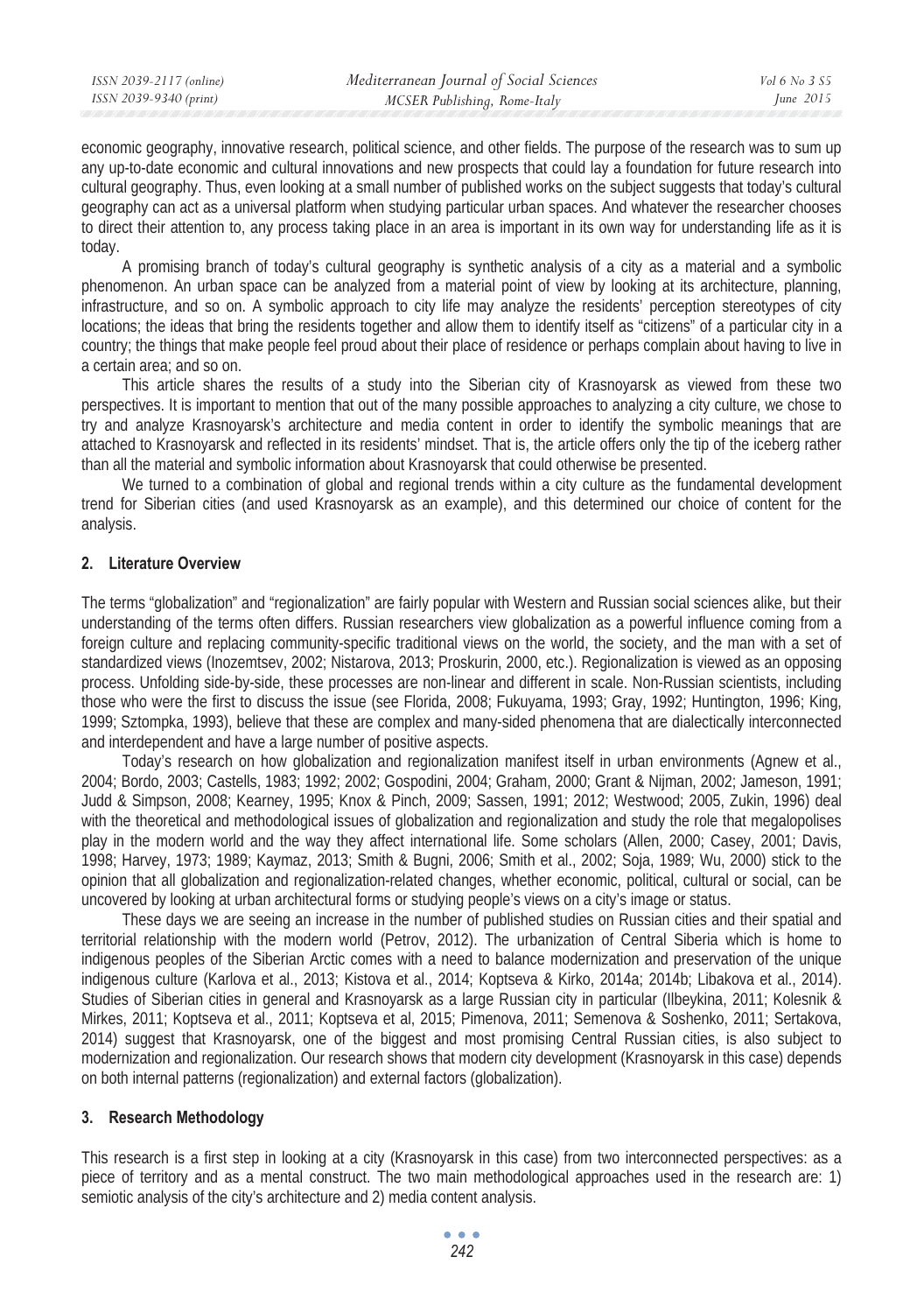| ISSN 2039-2117 (online) | Mediterranean Journal of Social Sciences | Vol 6 No. 3 S5 |
|-------------------------|------------------------------------------|----------------|
| ISSN 2039-9340 (print)  | MCSER Publishing, Rome-Italy             | June 2015      |
|                         |                                          |                |

For studying the city as a physical piece of territory, semiotic analysis was used when studying some of Krasnoyarsk's architecture, namely the Krasnoyarsk Museum Center and a local business center, Pervaya Bashnya ("First Tower").

Media content analysis was applied to study Krasnoyarsk as a mental construct. Since the focus of our research was coexistence of global and regional trends in city development, we turned to foreign and local media and social networks to analyze their content and compare how Krasnoyarsk is perceived by the international community and by the people living in the city. Content analysis was used when studying Krasnoyarsk's image in foreign media to get a basic idea of which Krasnoyarsk events tend to become internationally newsworthy. Content analysis was also used to study local social media and identify which events caught the residents' attention.

Rather research into Krasnoyarsk's image at the international level was conducted by content-analyzing the news about the city coming from the Reuters International News Agency. This particular agency was chosen due to many foreign media turning to it for information when creating their content. Also, there is a Reuters correspondent living and working in Krasnoyarsk who regularly reviews the local news. Of course, publications on Krasnoyarsk can be found in other reputable international media, such as The New Yorker, The New York Times, and The Sun, but they tend to cover Krasnoyarsk from a slightly different perspective (a city on the Trans-Siberian Railway which European hipsters enjoy traveling so much; Krasnoyarsk-based M. Godenko dance company doing a series of shows with the opera singer D. Hvorostovsky; Vissarion; and so on), whereas we were looking to keep our data consistent and hence went for Reuters news alone.

To get an idea of the Krasnoyarsk symbolic field created by people living in the city, we turned to the subjects discussed in online communities based in the social network, VKontakte: I Live in Krasnoyarsk (a public page, 191,923 followers), I Will Die in Krasnoyarsk (a public page, 3,200 followers), Our Krasnoyarsk (a public page, 59,154 followers), Prospekt Mira (a media page, 41,759 followers). These particular communities were chosen for the study because they have the biggest number of followers.

# **4. Findings and Discussion**

Presented first are the results of our analysis of the global and regional trends in Krasnoyarsk architecture, that is, in the city's material structure. Krasnoyarsk architecture of the early 21st century shows a clear trend towards globalization, which reveals itself in the buildings dominating Krasnoyarsk's construction industry these days, such as shopping malls, business centers, and new housing developments. In order to get a clearer picture of how global trends are expressed in Krasnoyarsk architecture and what kind of local touch they have, let us take a look at the Pervaya Bashnya business center.



**Figure 1.** Pervaya Bashnya ("First Tower"), a business and shopping center

Built in 2009, Pervaya Bashnya (designed by architects A. N. Dobrolyubov, S. N. Dobrolyubov, and P. A. Zhabin), is a good example of modern-day Krasnoyarsk architecture. The tower is a high-rise building clearly dominating the city's architectural landscape.

One can hardly call this a one-piece compact building; it is rather a collection of separate architectural pieces varying in height: a massive rectangular base housing a three-level shopping mall; a tube-shaped tower featuring a lighter construction thanks to extensive use of glass; and a rectangular extension which is also more of a set of building blocks featuring equal amounts of glass and veneer. The building is topped with a round-shaped helipad and an adjoining arrow-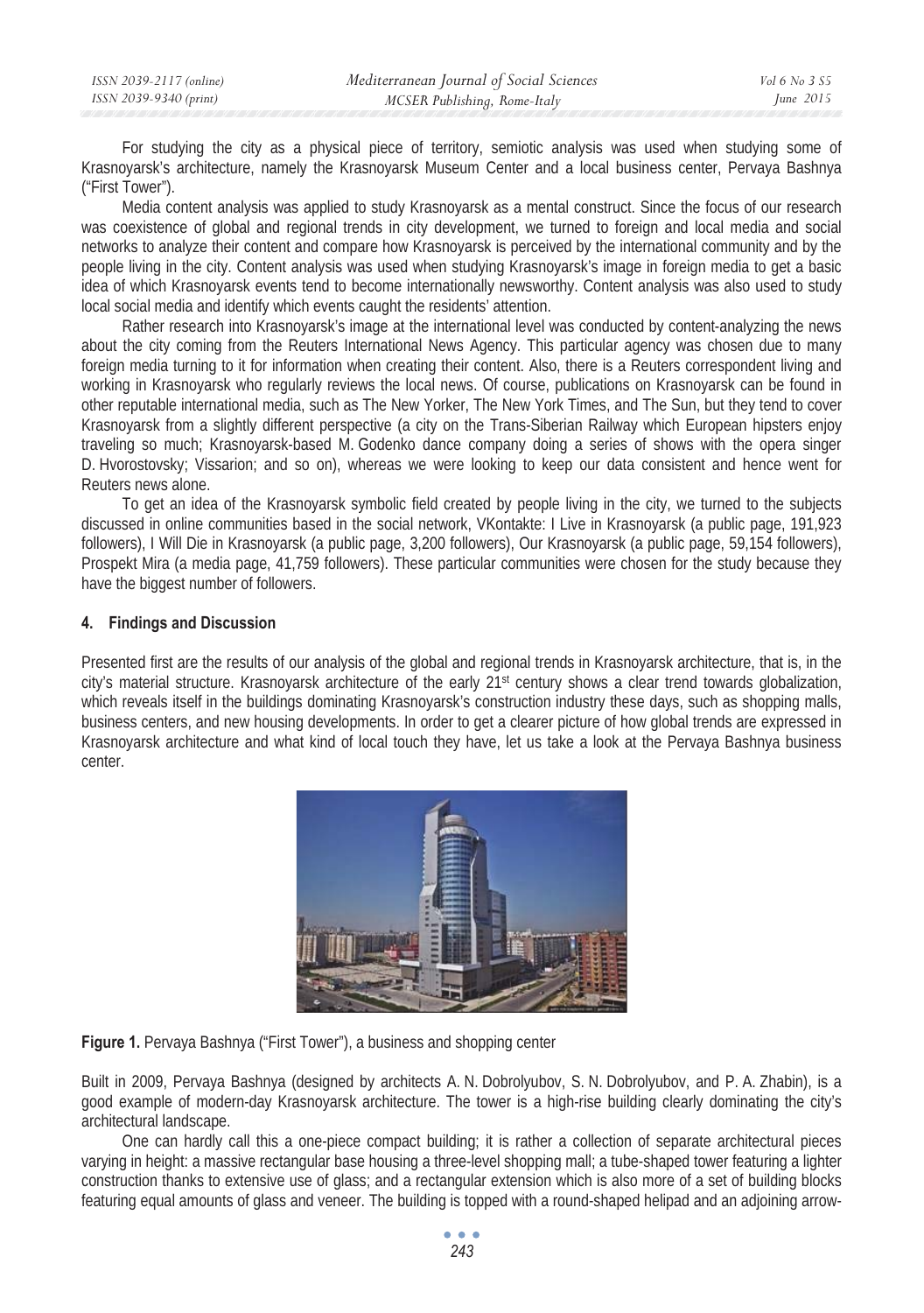| ISSN 2039-2117 (online) | Mediterranean Journal of Social Sciences | Vol 6 No 3 S5 |
|-------------------------|------------------------------------------|---------------|
| ISSN 2039-9340 (print)  | MCSER Publishing, Rome-Italy             | June $2015$   |

shaped tower. As of today, Pervaya Bashnya is the tallest building in Trans-Urals Russia. Its name which translates as "First Tower" hints at the project's ambition to dominate the cityscape and define its future transformation.

The building in question is unusual for Krasnoyarsk and immediately captures attention. Its construction is nonsymmetrical. The rectangular base suggests that the shopping mall acts as a stability symbol for the entire building. The foundation in this case is the economic activity aimed at buying and selling goods. The medium part of the building and the tube-shaped tower that provides offices to the most sophisticated of tenants symbolize progress and profit growth. The building's overall outline also supports this idea. Pervaya Bashnya's asymmetrical silhouette looks like a towering victory podium or an upward-trending profit graph.

The tower itself is reminiscent of big US city architecture. This is another reason why it became such a prominent landmark: it is a modern building designed with global architectural trends in mind. This kind of architecture has been around all over the globe for quite a while: these buildings are simple in shape, but catch the eye with their large glass panels reflecting the space around them. Mirror-like glass panels covering these buildings not only demonstrate the knowledge of global architectural trends, but also showcase highly developed technologies. Pervaya Bashnya visually incorporates Krasnoyarsk's economic development and growth, acts as a landmark for residents and as a symbol representing the entire city and its region, for visitors. This business and shopping center is an emblem of fast-paced development and breakthrough.

Looking at the ideas it carries, one can say that this massive core-shaped skyscraper represents a breakthrough in man's abilities. With mountainous landscapes and plenty of "dictator"-style buildings around, Pervaya Bashnya is a sign of the "enthusiast"-style approach in action, an attempt to give the city a more up-to-date look up to the Western standard. This is more of a step towards the typical, a desire to turn Krasnoyarsk into a world-class city at the forefront of business and collaboration.

Our search for clearly defined local trends in Krasnoyarsk architecture cannot focus on modern buildings alone since manufactured standard housing developments and shopping malls (with a trend towards all-glass facades, taller buildings, and bright colors tacked on to design solutions) does not suggest that due attention is being paid to promoting the authentic local tradition. For this reason, let us turn to a prominent example of local Krasnoyarsk architecture: the Krasnoyarsk Museum Center built in 1987 by A. S. Demirkhanov.



**Figure 2.** Exterior of the Krasnoyarsk Museum Center and the Ded ("Grandfather") rock at the Stolby Nature Reserve

The building is sitting on Krasnoyarsk's historical founding site in the Strelka ("Arrow") area where the city's main river, the Yenisei, meets a rivulet called the Kacha. The building is a set of two massive parts: viewed from above, one is octagonal-shaped and the other is a square; there is a gallery joining them at the second floor level. On the riverside, which is where the main entrance is, the building is surrounded with cascades of stairs and pools for what originally was meant to be a row of fountains. The facade is decorated with monochrome granite plates giving it a rock-like appearance. Switching to local trends in this piece of architecture, we would like to point out that the building was inspired by the rocks of the Stolby Nature Reserve which is the city's key attraction. According to the architect himself, the inspiration came specifically from the Ded ("Grandfather") rock. The idea of keeping architectural solutions in tune with the local nature continues to be found in just about everything: the windows on the inside are designed to look like picture frames through which one can enjoy the natural views; a cascade of fountains is supposed to run down into the river linking the museum with the Yenisei (the project is still under construction); a long stained-glass panel in the gallery matches the river flow rhythm; and the building itself is a bit like a labyrinth where exits and entrances cannot be easily identified and interior space arrangement may not strike one as logical, which only brings it closer to the irrational ways of shape-creating in the nature.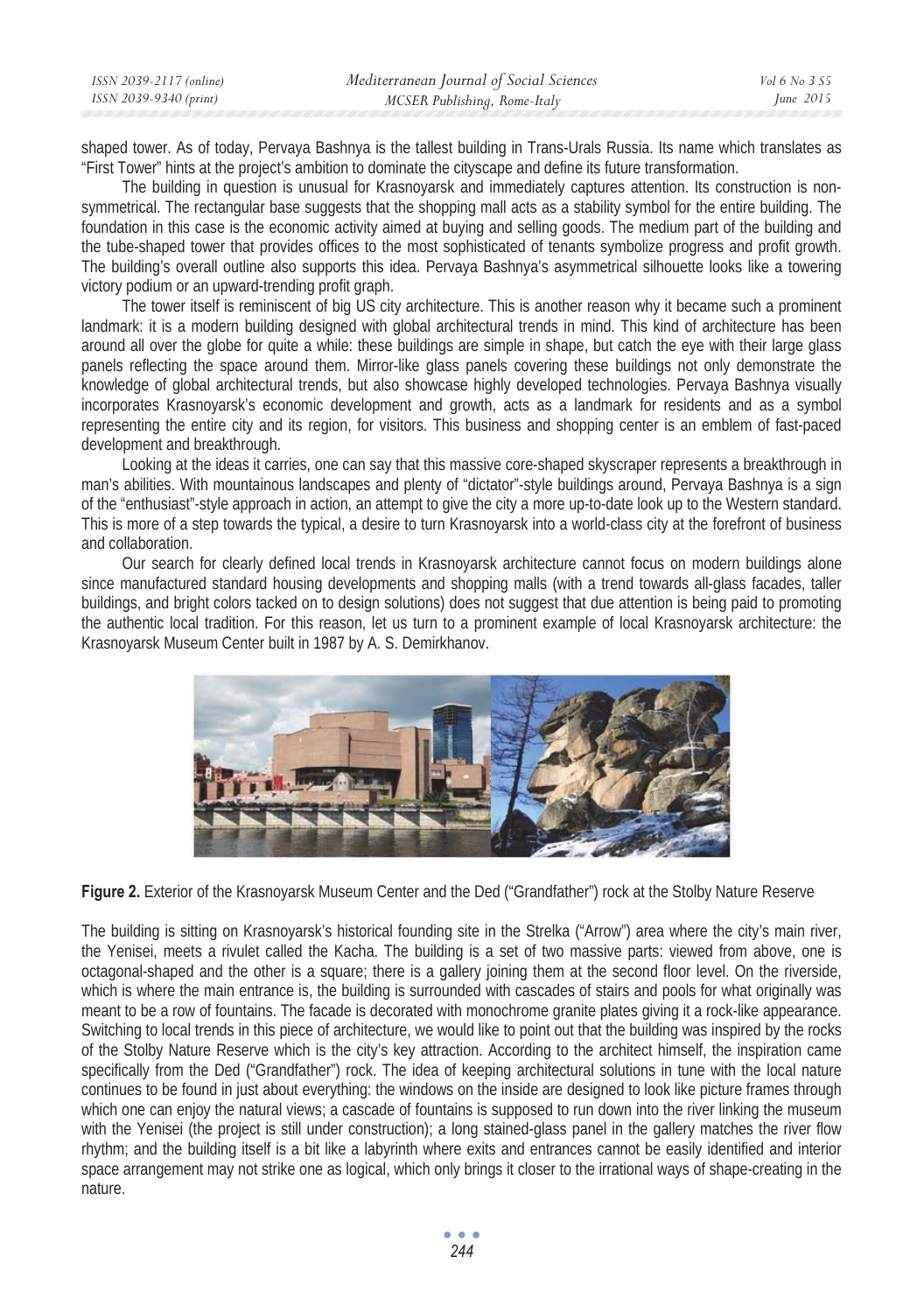| ISSN 2039-2117 (online) | Mediterranean Journal of Social Sciences | Vol 6 No. 3 S5 |
|-------------------------|------------------------------------------|----------------|
| ISSN 2039-9340 (print)  | MCSER Publishing, Rome-Italy             | June $2015$    |
|                         |                                          |                |

As a result, one can say that the key regional trend in Krasnoyarsk architecture (other than traditionally Siberian ornaments and other design elements found in the authentic Siberian wooden architecture) is drawing inspiration from the unique shapes of Siberian nature and using local building materials (granite facade plates, for example, clearly replicate the texture of Krasnoyarsk rocks with their complex shapes). The Krasnoyarsk Museum Center is currently due for renovation: the plan is to replace the granite cladding with multicolored suspended luminous facades, which is yet another manifestation of globalization aspirations in Krasnoyarsk architecture of the early 21st century.

As announced above, other than looking at the city culture from the material perspective, we also would like to share the results of our research into the symbolic meanings attached to the city of Krasnoyarsk either by the international community or by the city's residents itself.

For content analysis purposes we studied the information on Krasnoyarsk that appeared in Reuters from 2010 to 2015 inclusive. Krasnoyarsk was mentioned 58 times in total. We were able to identify the following subject areas connected with the city of Krasnoyarsk: 1) news on big corporations operating in Krasnoyarsk Krai, such as RUSAL, Norilsk Nickel, Polyus Gold, Vankorneft, a number of Chinese and Japanese corporations trying to set up their factories in the area, and others; statements and actions by heads of these corporations also regularly appear in the media (this, in fact, was the hands-down leading type of Reuters news on Krasnoyarsk); 2) analysis on the area's economic and resource development (analytical data regarding the prospects of oil, gold, and other mineral resource extraction in the area is a common subject in the news agency's content); 3) sports and, first of all, Olympic champions with Krasnoyarsk background: the years 2010 and 2014 saw an increase in sports news thanks to the Olympics, and Krasnoyarsk was mentioned as some champions' hometown; 4) there is still a high concentration of prisons in the Krasnoyarsk area, which is why news on Krasnoyarsk prisons regularly appear in the media (in the recent years this was thanks to Nadezhda Tolokonnikova and Valentin Danilov being freed from Krasnoyarsk-based prisons; another area of interest was comparing today's Siberian prisons with the Soviet Gulag); 5) finally, a small percentage of content dealt with the curiosities of Krasnoyarsk life, such as a female blacksmith; an artist who created a pearl-clad picture for the UK Queen; a doctor who stole a bag of heroin from a patient's stomach; and others.



## **Figure 3.** Krasnovarsk in foreign media

**Source:** based on the results of content analyzing of Reuters news on Krasnoyarsk

As we can see, the international news agency suggests that Krasnoyarsk has the following symbolic field around it: Krasnoyarsk is a big Siberian city situated in an area rich in natural resources; a hometown for some Olympic champions; a place of exile for Russian non-conformist intellectuals; and a place featuring some weird modern-day behavioral patterns. As for the way Krasnoyarsk residents view their city from the symbolic perspective, our study of the top social media discussions yielded the following results.

Content analysis allowed us to identify the following range of subjects discussed on these pages starting the year 2015: education, culture, society, politics, accidents, city improvements, sports, animals, nature and environment, economy, extremism, religion, housing and utilities, food inspection, industry, medicine, science, human interest stories, quotes about the city and its residents, local humor, humor (reposted from other communities), weather, and dating.

On the whole, this is a typical selection of subjects that can be found in any other city's community; the way Krasnoyarsk people view itself and their city can be judged by how much discussion each of these subjects generates. For example, accidents, such as fires, road accidents, crime, and others, made up the most discussed category. The runner-up was humor with a variety of subjects. Equally discussed were society (common events occurring in people's everyday lives) and quotes about the city (short and often ironic image captions expressing what it is like to live in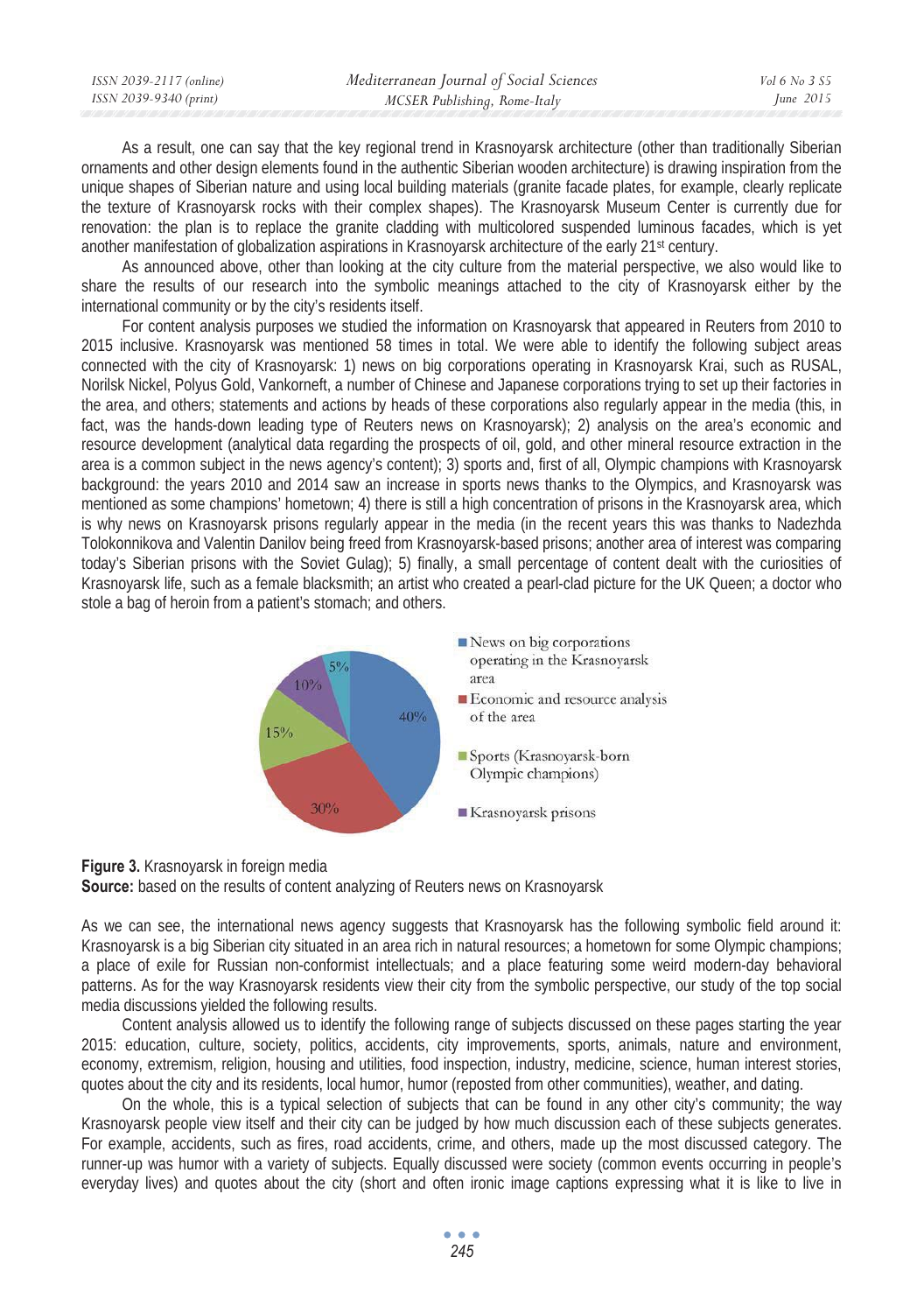| ISSN 2039-2117 (online) | Mediterranean Journal of Social Sciences | <i>Vol</i> 6 No 3 S5 |
|-------------------------|------------------------------------------|----------------------|
| ISSN 2039-9340 (print)  | MCSER Publishing, Rome-Italy             | June 2015            |

Krasnoyarsk: beautiful nature, severe weather, traffic jams, awkward public transport, shortage of nursery places, and so on).

From the residents' point of view, the symbolic field around Krasnoyarsk appears to be the following: Krasnoyarsk is home to dynamic people blessed with an excellent sense of humor who find itself in various accidents, enjoy dating, discuss social issues, and have a keen interest in the economy, politics, sports, cultural events, education, and science, but would rather turn their attention to nature and animals.

### **5. Concluding Remarks**

Once we analyzed Krasnoyarsk topography by looking at some of its architecture, we were able to identify a clear globalization trend present in the city. Regional trends are no longer welcome in the city planning projects (which can be seen from attempts to give the city's cultural and historical center a makeover by introducing suspended luminous facades and from an inclination to construct modern-looking skyscrapers). The exterior design of the buildings we analyzed suggests a tendency towards a more typical look all over the modern city area, with diluted unique historical and cultural features that used to be still part of the city's landscape in the late 20th century. With this kind of look, the city carries a message that it is a big economic and business center keeping up-to-date with global trends.

Our analysis of the symbolic component, that is, the way Krasnoyarsk is perceived by the international community, suggests that this Siberian city is seen first and foremost as a repository of natural resources attracting multinational corporations. Their presence in the area is well in tune with the globalization trends in the city's material structure. At the same time, local people's perception of the city indicates that there is a prominent regional component too. Residents view their city through a prism of unique events and phenomena typical of this area only. They associate Krasnoyarsk with rich natural resources, one-of-a-kind Siberian landscapes, and local character traits (grim, but not unlikeable people with their unique views).

As we can see, there is a clear clash of trends: the city's "body" is busy adjusting itself to fit in with the modern world, whereas the "mind" is still thinking its regional thoughts.

#### **References**

Agnew, J.A., Mercer, J., & Sopfer, D.E. (1984). *The city in cultural context*. Boston, London, Sydney: Allen and Unwin inc.

Allen, J. S. (2000). *The Cultural Economy of Cities: Essays on the Geography of Image-Producing*. London.

Andersson, K., Domosh, M., Pile, S., & Thrift, N. (2009). *Handbook of Cultural Geography*. Sage Press.

Bathelt, H., Feldman, M., & Kogler, D.F. (2011). *Beyond Territory Dynamic Geographies of Knowledge: Creation, Diffusion and Innovation*. Routledge.

- Bernazzoli, R. (2015). Cosmopolitan Europe: a Strasbourg self-portrait. *Journal of Social and Cultural geography*, 16(1), 118-120.
- Bordo, M.D., Taylor, A.M., & Williamson, J.G. (2003). *Globalization in Historical Perspective*. Chicago.
- Casey, E.S. (2001). Between Geography and Philosophy: What Does It Mean to Be in the Place-World? *Annals of the Association of*  American Geographers, 91(4), 683-693.
- Castells, M. (1983). Crisis, planning, and the quality of life: Managing the new historical relationships between space and society. Environment a planning. *D. Soc. a. space*, 1(1), 3-21.
- Castells, M. (1991). *The Informational City. Information Technology, Economic Restructuring and the Urban-Regional Process*. Oxford, Cambridge: Blackwell.
- Castells, M. (2002). Local and Global: Cities in the Network Society. *Journal of Economic and Social Geography*, 93(5), 548-558.
- Davis, M. (1998). *Ecology of fear: Los Angeles and the imagination of disaster*. New York.
- Duncan, J.S., Johnson, N.Ch., & Schein, R.H. (2004). *A companion to cultural geography*. Oxford: Blackwell Publishing.
- Florida, R. (2008). *Who's your city?* Basic Books.
- Fukuyama, F. (1993). *The End of History and the Last Man*. New York.
- Gospodini, A. (2004). Urban morphology and place identity in European cities: built heritage and innovative design. *Journal of Urban Design*, 9 (2), 225-248.
- Graham, S. (2000). Constructing premium network spaces: reflections on infrastructure networks and contemporary urban development. *International Journal of Urban and Regional Research*, 24(1), 183-200.
- Grant, R., & Nijman, J. (2002). Globalization and the Corporate Geography of Cities in the Less-Developed World. *Annals of the*  Association of American Geographers, 92(2), 320-340.
- Gray, C. (1992). *The geopolitics of Superpower*. Kentucky.
- Harvey, D. (1973). *Social Justice and the City*. Baltimore: John Gopkins university press.
- Harvey, D. (1989).*The urban experience*. Oxford: Basil Blackwell.
- Huntington, S.P. (1996). *The Clash of Civilizations and the Remaking of World Order*. New York: Simon & Schuster.

Ilbeykina, M. (2011). Civilizational Orientation of the Population of the United Krasnoyarsk Krai: 15 to 60 Years of Age Residents of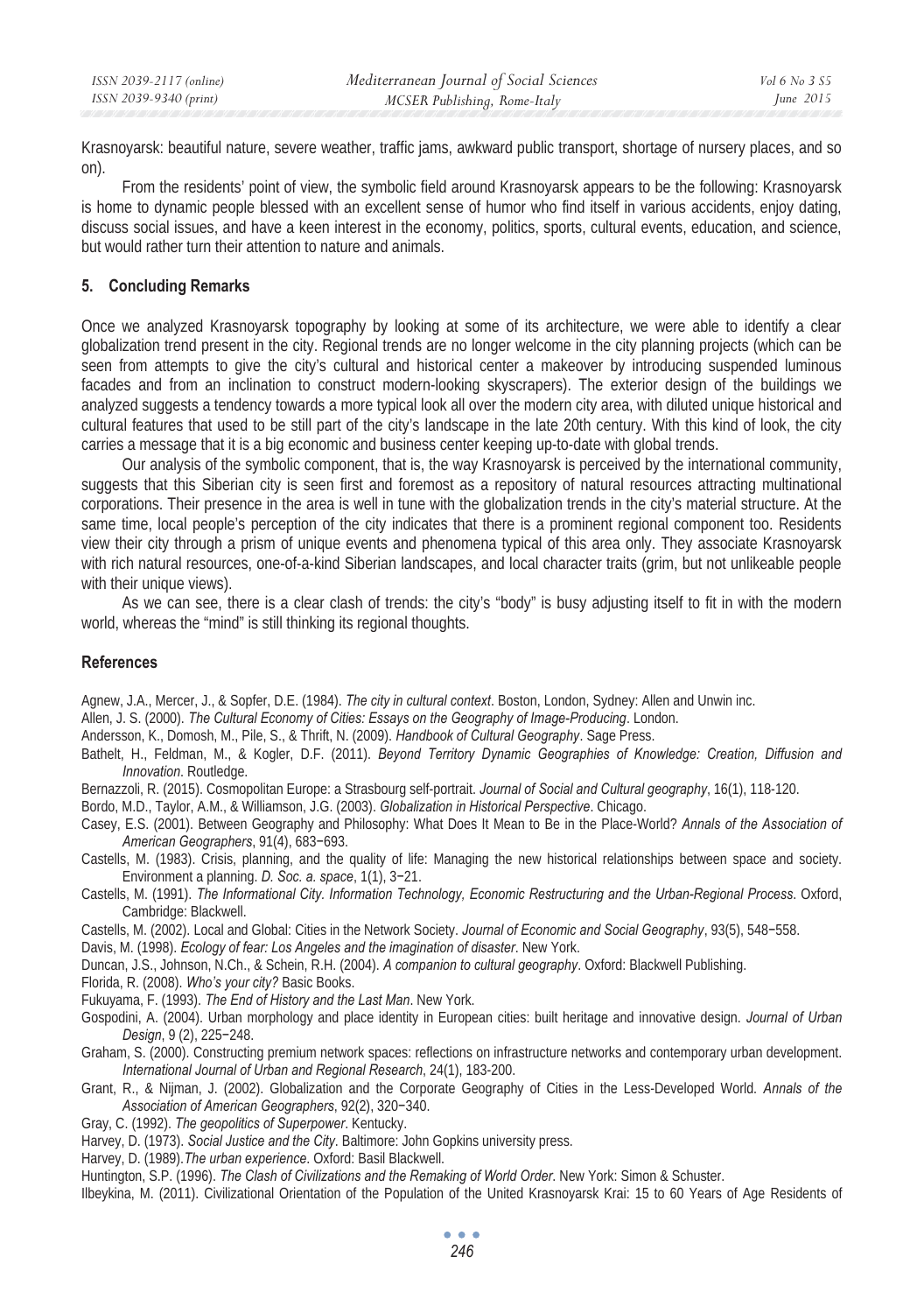| ISSN 2039-2117 (online) | Mediterranean Journal of Social Sciences | <i>Vol 6 No 3 S5</i> |
|-------------------------|------------------------------------------|----------------------|
| ISSN 2039-9340 (print)  | MCSER Publishing, Rome-Italy             | June $2015$          |

Krasnoyarsk City. *Journal of Siberian Federal University. Humanities & Social Sciences,* 6 (4), 846-864.

- Inozemtsev, V.L. (2002). Na pereputje: Rossia v mirovoj sisteme XXI veka. *Obschestvennye nauki i sovremennost`,* 4, 101-112. [in Russian]
- Jameson, F. (1991). *Postmodernism, or, the Cultural Logic of Late Capitalism*. Durham: Duke University Press.
- Judd, D.R., & Simpson, D. (2011). *The city, revisited urban theory from Chicago, Los Angeles, and New York*. London.
- Karlova, O., Koptseva, N., Kirko, V., Reznikova, K., Zamaraeva, J., Sertakova, E., Kistova, A., Semenova, A., Shishatsky, N., Nevzorov, V., Ilbeykina, M., & Pimenova, N. (2013). *Novoe buduschee Sibiri [New Future of Siberia]*. Krasnoyarsk: Siberian Federal University. [in Russian]
- Kaymaz, I. (2013). Urban Landscapes and Identity. In M. Ozyavuz (Ed.) *Advances in Landscape Architecture.* InTech.
- Kearney, M. (1995). The Local and the Global: The Anthropology of Globalization and Transnationalism. *Annual Review of Anthropology*, 24, 547-565.
- King, A.D. (1999). (Post)colonial geographies: material and symbolic. *Historical Geography*, 27, 99–118.
- Kistova, A., Pimenova, N., Zamaraeva, J., & Reznikova, K. (2014). Research possibilities for studying the indicators of quality of life of indigenous peoples of the North (based on the study of indigenous peoples of the North of Russia). *Life Science Journal*, *11*(6s).
- Knox, P., & Pinch S. (2009). *Urban social geography. An introduction to urban geography*. Routledge.
- Kolesnik, M., & Mirkes, M. (2011). Principles of Symmetry in the Krasnoyarsk City Space and Processes of the Regional Identity. *Journal of Siberian Federal University. Humanities & Social Sciences*, 12 (4), 1727-1742.
- Koptseva, N. P., & Kirko, V. I. (2014a). Processes of Acculturation Khakases (Indigenous People of Southern Siberia), Living Outside of the Khakassia in the Urban and Student Environment. *American Journal of Applied Sciences,* 11 (12), 1969-1975.
- Koptseva, N. P., & Kirko, V. I. (2014b). The information basis for formation of positive ethnic identities in the process of acculturation of indigenous peoples of the Arctic Siberia (Krasnoyarsk, Russia). *Life Science Journal*, *11*(8).
- Koptseva, N.P., Zamaraeva, Yu. S., & Kirko, V.I. (2015). Ethnic Migration in Central Siberia (Krasnoyarsk Territory). *Mitteilungen Klosterneuburg Journal,* 65 (2), 2-20*.*
- Koptseva, N.P., Zamaraeva, Yu. S., & Sertakova, E.A. (2011). Sociocultural Research of the Cultural Requirements of the Residents of the Krasnovarsk City. *Journal of Siberian Federal University. Humanities & Social Sciences*, 4 (11), 1577–1588.
- Lefebvre, H. (1991). *The production of space*. Oxford: Basil Blackwell.
- Libakova, N., Sitnikova, A., Sertakova, E., Kolesnik, M., & Ilbeykina, M. (2014). Interaction of the Yakut ethnicity and biological systems in the territory of the Sakha Republic (Hordogoy settlement, Suntarsky District) and Krasnoyarsk Krai (Essey settlement, Evenks District). *Life Science Journal*, *11*(6s).
- Low, S. (1996). The Anthropology of Cities: Imagining and Theorizing the City. *Annual Review of Anthropology*, 25, 383-409.
- Mitchell, D. (2000). *Cultural Geography: A Critical introduction*. Wiley-Blackwell.
- Mumford, L. (1966). *The city in history. Its rigin, its transformation and its prospects*. Harmondsworth: Penqun.
- Nistarova, A.A. (2013). *Region v sisteme globaliziruyuschegosya mira (na primere moskovskogo megapolisa: sotsialno-filosofskiy analiz* [*Region in the globalizing world (for example, the Moscow metropolis): socio-philosophical analysis*]. Moskow. [in Russian]
- Petrov, K.G. (2012). Discussions about the Big Krasnoyarsk City Planning Design in 1930. *Journal of Siberian Federal University. Humanities & Social Sciences,* 5 (5), 685-690.
- Pimenova, N.N. (2011). Wooden Zodchestvo of Krasnoyarsk City as the Space for Forming Territorial and Ethno-Cultural Identity. Journal of Siberian Federal University. Humanities & Social Sciences, 4 (12), 1784-1793.
- Proshansky, H.M. (1978). The city and self-identity. *Environment and Behavior*, 57-83.
- Proskurin, S.A. (2000). Sovremennyi miroporyadok i buduschee Rossii [The modern world order and Russia's Future]. *Bezopasnost` Evrazii [Security in Eurasia]*, 2, 325-336. [in Russian]
- Sassen, S. (1991). *Global city: New-York, London*, *Tokio*. Princeton university.
- Sassen, S. (2012). *Cities in a world economy*. Columbia University.
- Semenova, A.A., & Soshenko, M.V. (2011). Image of Siberia in Artist Aleskander Surikov's Works. *Journal of Siberian Federal University. Humanities & Social Sciences, 4 (12), 1743-1766.*
- Sertakova, EA (2014). Vizualizatsiya obraza goroda i oblika goroghan v chasovne Paraskevy Pyatnitsy v Krasnoyarske [Visualization image of the city and urban appearance in the chapel of St. Paraskeva in Krasnoyarsk]. *Urbanistics*, 2, 50-64. [in Russian]
- Smith, R.W., & Bugni V. (2006). Symbolic interaction theory and architecture. *Symbolic Interaction*, 29(2). [Online] Available: http://digitalscholarship.unlv.edu/sociology\_pubs/5 (March 3, 2015).
- Soja, E. (1989). *Postmodern Geographies: The Reassertion of Space in Critical Social Theory*. London, New York: Verso.
- Sztompka P.(1993). *The Sociology of Social Change*. Oxford and Cambridge: Blackwell

Westwood, S., & Williams, J. (2005). *Imagining cities: scripts, signs, memories*. Taylor & Francis e-Library.

Wu, F. (2000). The Global and Local Dimensions of Place-making: Remaking Shanghai as a World City. *Urban Studies*, 37, 1359-1377. Zukin, Sh. (1996). *The Cultures of Cities*. Wiley-Blackwell.